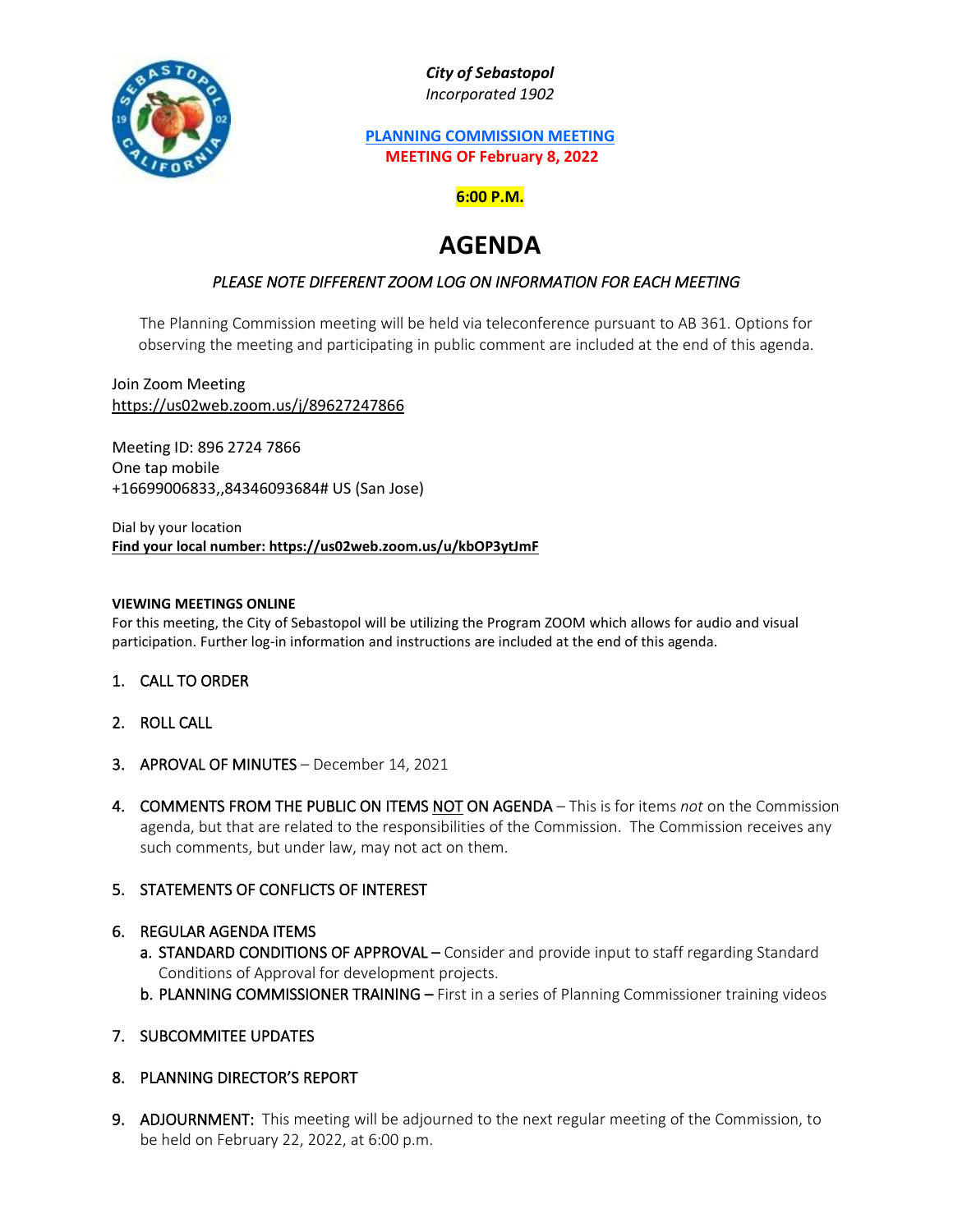# PUBLIC HEARINGS AND PUBLIC COMMENT ON ITEMS

The City of Sebastopol wishes to foster a constructive, respectful, and open process through its meeting procedures. Members of the public have the right to speak on all public hearings under discussion by the Planning Commission including consent calendar items, after being properly recognized by the Chairperson. The Commission requests that members of the public refrain from expressions of approval or disapproval (clapping, booing, hissing) of statements of other participants, which discourages the expression of a range of viewpoints, as well as lengthening meetings. The following is the hearing process:

- 1. The Chairperson opens public hearing.
- 2. Presentation of Staff Report from the Planning Department.
- 3. Commission Questions of Staff.
- 4. Presentation by the Project Applicant, Questions of Applicant from Commissioners. Applicant presentations should generally be limited to approximately 10 minutes or less.
- 5. Comments from members of the public. Comments should be limited to 3 minutes or less. Please see Attachment for public meetings to this agenda for how to do public comment during the Covid 19 emergency.
- 6. The Chairperson may request that the applicant or staff respond to specific issues raised in the public comments.
- 7. The Chairperson closes the public hearing, but reserves the right to re-open the public hearing later that evening.
- 8. The Planning Commission deliberates on the project. Commissioners discuss the project; applicant or public comment is not permissible unless allowed by the Commission.
- 9. The Chairperson may re-open the public hearing to give the public or applicant the right to comment on the Planning Commission deliberation or bring forth new information to the Commission.
- 10.The Planning Commission takes action on the project by making one or more motions to approve, condition, deny, or continue (schedule further consideration for a future meeting) the matter.
- 11.Appeals may be filed of official actions upon filing of an appeal form and payment of the applicable appeal fee. Such appeals, including the appeal fee, must be filed within 7 days of the action. Appeals will be heard by the City Council.

# STAFF REPORTS ON AGENDIZED ITEMS are available for review on the City's website:

<https://www.ci.sebastopol.ca.us/Meeting-Event.aspx> Reports are generally issued and posted by 6 p.m. on the Thursday before the meeting. Interested persons are encouraged to review these reports, which evaluate proposals relative to adopted laws and policies.

LETTERS OR WRITTEN MATERIALS regarding agenda items may be submitted to the Planning Department prior to or at the Commission meeting; written materials submitted at least six days in advance of the meeting will be included in the Commission's meeting packet. The public is advised that pursuant to State law, written submittals to the City are public records, will be made available for public review, and may be posted on the City web site. Public Comment can be emailed to the project planner listed in any notices, or [ksvanstrom@cityofsebastopol.org.](mailto:ksvanstrom@cityofsebastopol.org)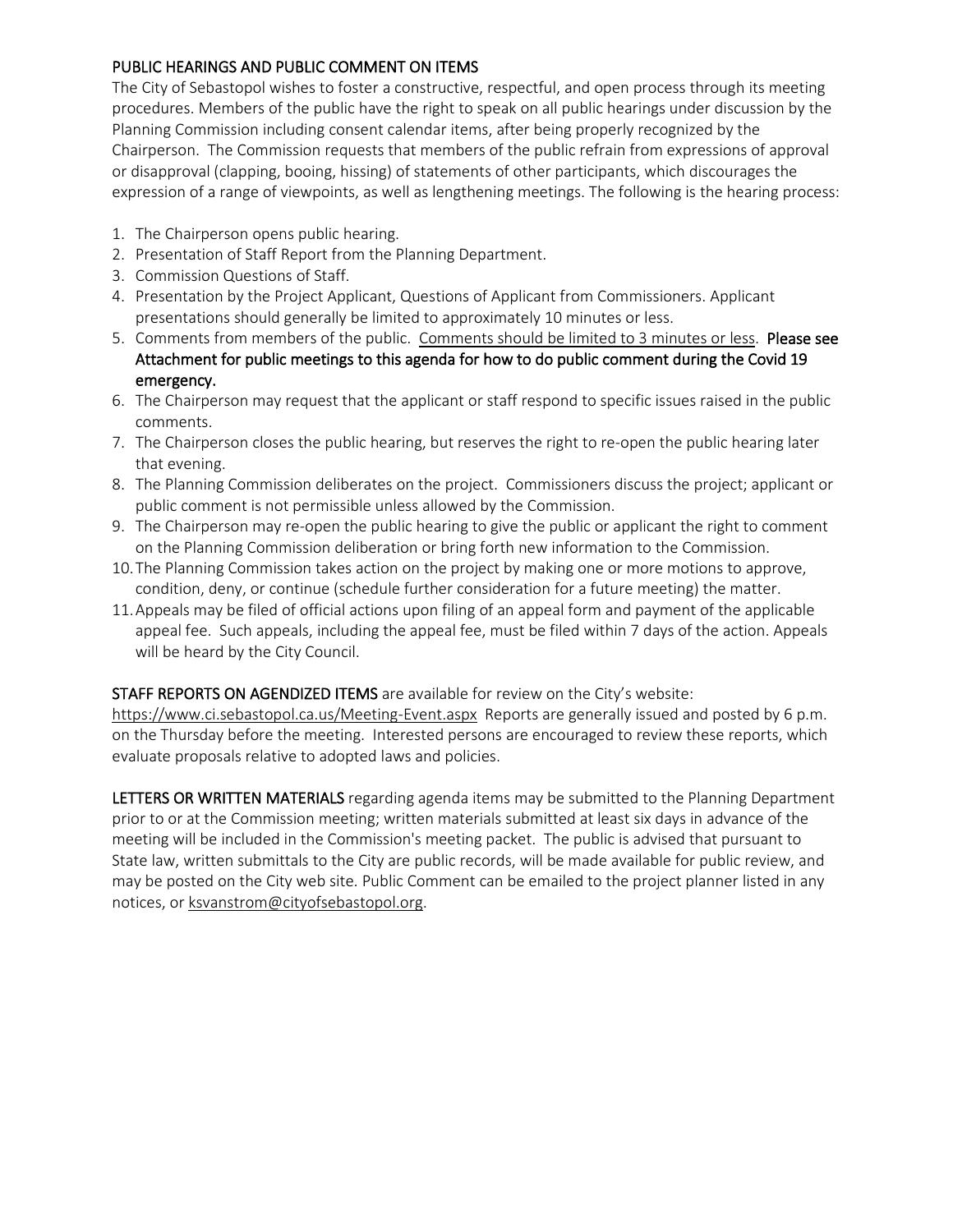American Disability Act Accommodations/Accessibility: If requested, staff will make the agenda and backup materials available in appropriate alternative formats to persons with a disability, as required by the Americans with Disabilities Act of 1990 (42 U.S.C. Sec. 12132) Section 202 and the federal rules and regulations adopted in

implementation thereof. Any person who requires a disability-related modification or accommodation in order to observe and/or offer public comment may request such reasonable modification,

accommodation, aid or service by contacting the City Clerk's Office at [info@cityofsebastopol.org](mailto:info@cityofsebastopol.org) or by telephone at (707) 823-1153 who will contact the ADA Coordinator. The ADA Coordinator will use their best efforts to provide reasonable accommodations to provide as much accessibility as possible while also maintaining public safety in accordance with the City procedure for resolving reasonable accommodation requests.

Notification: 72-hours before the meeting will enable the City to make reasonable arrangements to ensure accessibility to this meeting.

#### *ZOOM LOG IN INFORMATION*

*Please Note: The City of Sebastopol has scheduled a Zoom Meeting (A video communications technology platform for video and audio conferencing).*

*In order to minimize the spread of the COVID-19 virus, the City of Sebastopol is providing multiple alternatives to viewing City meetings and providing comments on items on the agenda. These alternatives allow the City to conduct City Meetings via teleconference pursuant to AB 361. Options for observing the meeting and participating in public comment are listed below.*

*IMPORTANT NOTICE TO PARTICIPANTS: If you are logged onto zoom whether by computer or phone, your information (such as name or phone number) is shown publicly as a participant. If you do not wish to have this information public, please submit written comments as the City does not yet have the capability to hide names and/or phone numbers in zoom.*

*PARTICIPATING IN CITY MEETINGS IN CONFORMANCE WITH SOCIAL DISTANCING REQUIREMENTS: The City Council special and regular meeting will be held via teleconference pursuant to AB 361. Options for observing the meeting and participating in public comment are attached.*

*CORONAVIRUS DISEASE (COVID-19) ADVISORY: To protect our constituents, City officials and City staff, the City requests all members of the public to follow the California Department of Health Services' guidance and the County of Sonoma's Public Health Officer Order for the Control of COVID-19 restricting group events and gatherings and maintaining social distancing.*

*In order to minimize the spread of the COVID-19 virus, the City of Sebastopol is providing multiple alternatives to viewing Council meetings and providing comments on items on the agenda. These alternatives allow the City to adhere to social distancing requirements pursuant to AB 361.*

*VIEWING MEETINGS ONLINE: For this meeting, the City of Sebastopol will be utilizing the Program ZOOM which allows for audio and visual participation. However, Closed Session items are not open to the public but prior to adjournment into Closed Session, the public may speak up to 3 minutes on items to be addressed in Closed Session.*

*VIRTUAL PARTICIPATION BY ZOOM VIDEO CONFERENCING: The City of Sebastopol is now offering the ability to view and participate in Council meetings via video meetings and telephonic conferencing via "Zoom" video conferencing computer technology. Instructions for participating via Zoom are provided below.*

#### *How do I join the City of Sebastopol City Council meeting via Zoom Video Conferencing?*

*Please visit [https://zoom.us](https://zoom.us/) and either sign-up for a free Zoom account or continue as a guest. Once you have downloaded the app on your smart phone, joined from your web browser, or downloaded the Zoom software on your computer you will be ready for the Council meeting .*